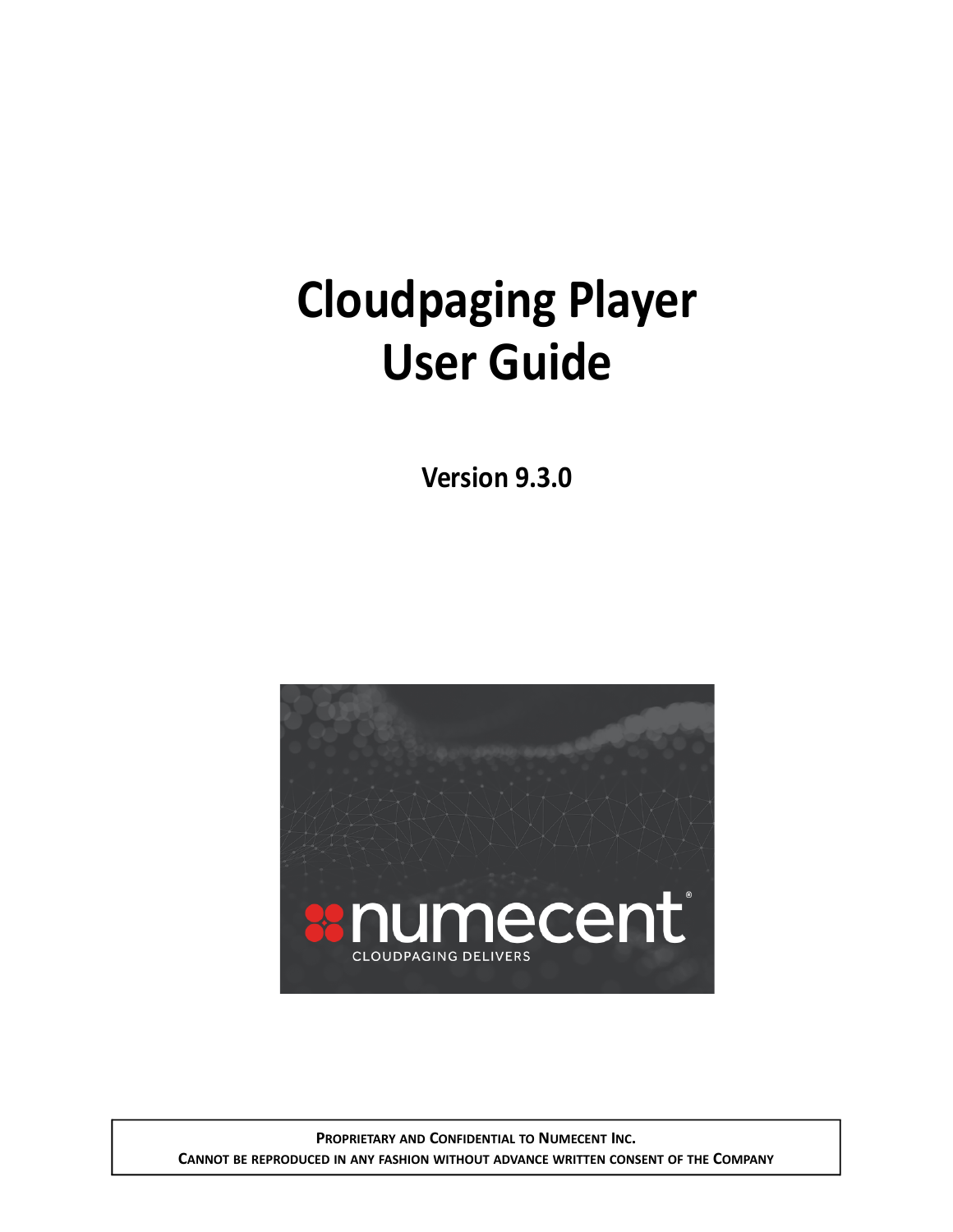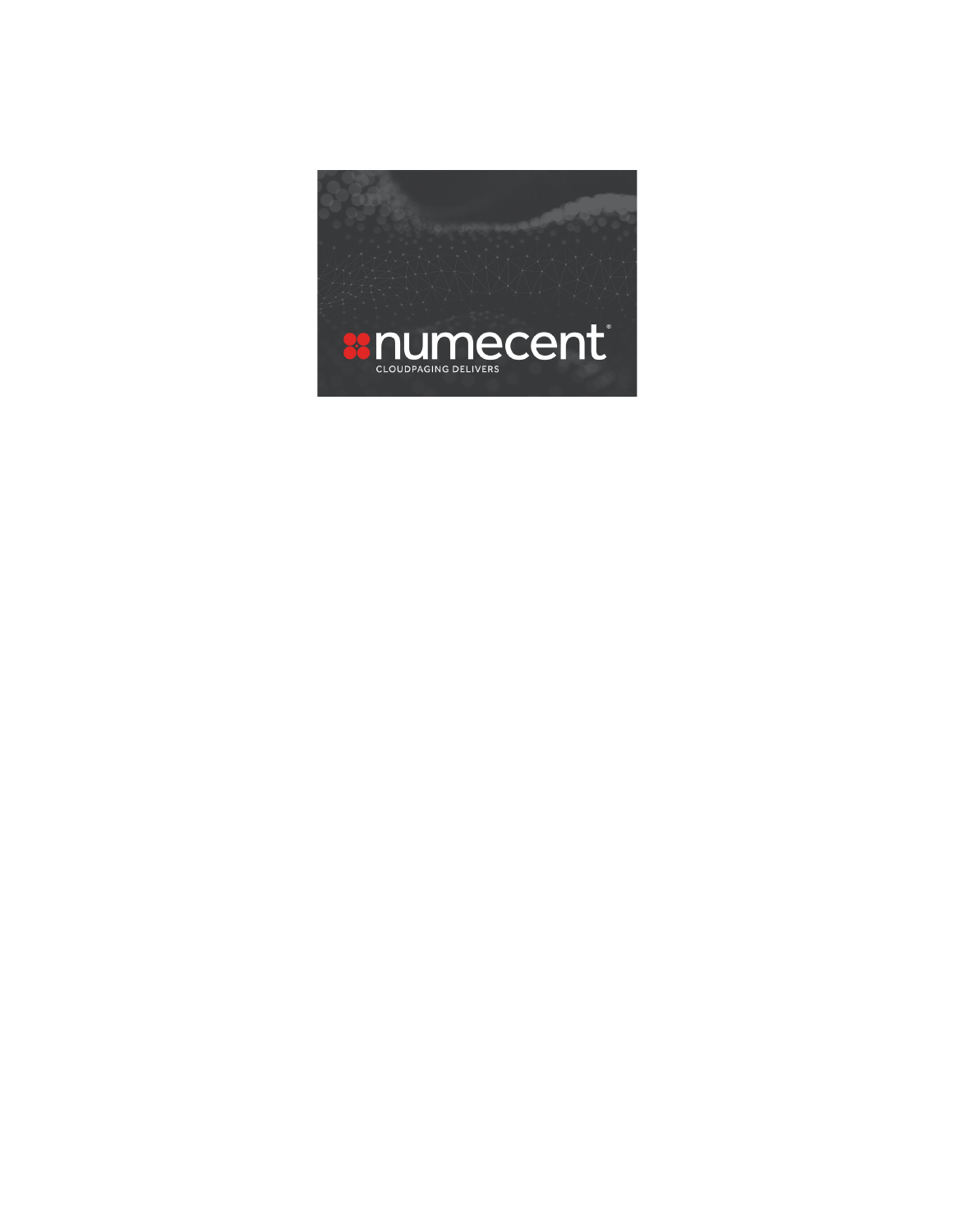#### COPYRIGHT NOTICE

Copyright © 1996 - 2021 Numecent Inc. 530 Technology Drive, Suite 375, Irvine, California 92618 USA

All rights reserved.

This document is protected by copyright and contains information proprietary to Numecent Inc. Any copying, adaptation, distribution, or public display of this document without the express written consent of Numecent Inc. is strictly prohibited.

#### TRADEMARK NOTICE

Numecent, the Numecent logo, Cloudpaging Player, and the Cloudpaging Player logo are trademarks or registered trademarks of Numecent Inc.

Microsoft, Windows, Microsoft Office, Microsoft Access, and Visual Studio are registered trademarks of Microsoft Corporation. All other names are used for identification purposes only and are trademarks or registered trademarks of their respective companies.

#### PATENT NOTICE

Protected by U.S. Patents: 6,453,334; 6,918,113; 6,959,320; 7,043,524; 7,062,567; 7,096,253; 7,149,761; 7,240,162; 7,451,196; 7,577,751; 8,024,523; 8,261,345; 8,359,591; 8,438,298; 8,509,230; 8,527,706; 8,661,197; 8,676,938; 8,752,128; 8,782,778; 8,831,995; 8,874,699; 8,892,738; 8,893,249; 8,898,391; 8,949,820; 9,054,962; 9,054,963; 9,072,972; 9,083,774; 9,094,480; 9,130,953; 9,300,752; 9,358,460; 9,380,063; 9,386,057; 9,436,578; 9,485,304; 9,497,280; 9,517,410; 9,571,501; 9,578,075; 9,654,548; 9,661,048; 9,675,890; 9,699,194; 9,716,609; 9,781,007; 9,825,957; 9,826,014; 9,838,449; 10,009,399; 10,021,168; 10,057,268; 10,356,100.

Patents pending in the U.S. and other countries.

Product version: 9.3.0

Guide revision: 1

Last update: June 4, 2021

**NOTE:** The product version syntax for Cloudpaging Player is: **M.m.p.bbbbb** (**M:** major version number, **m:** minor version number, **p:** patch version number, **bbbbb:** build number)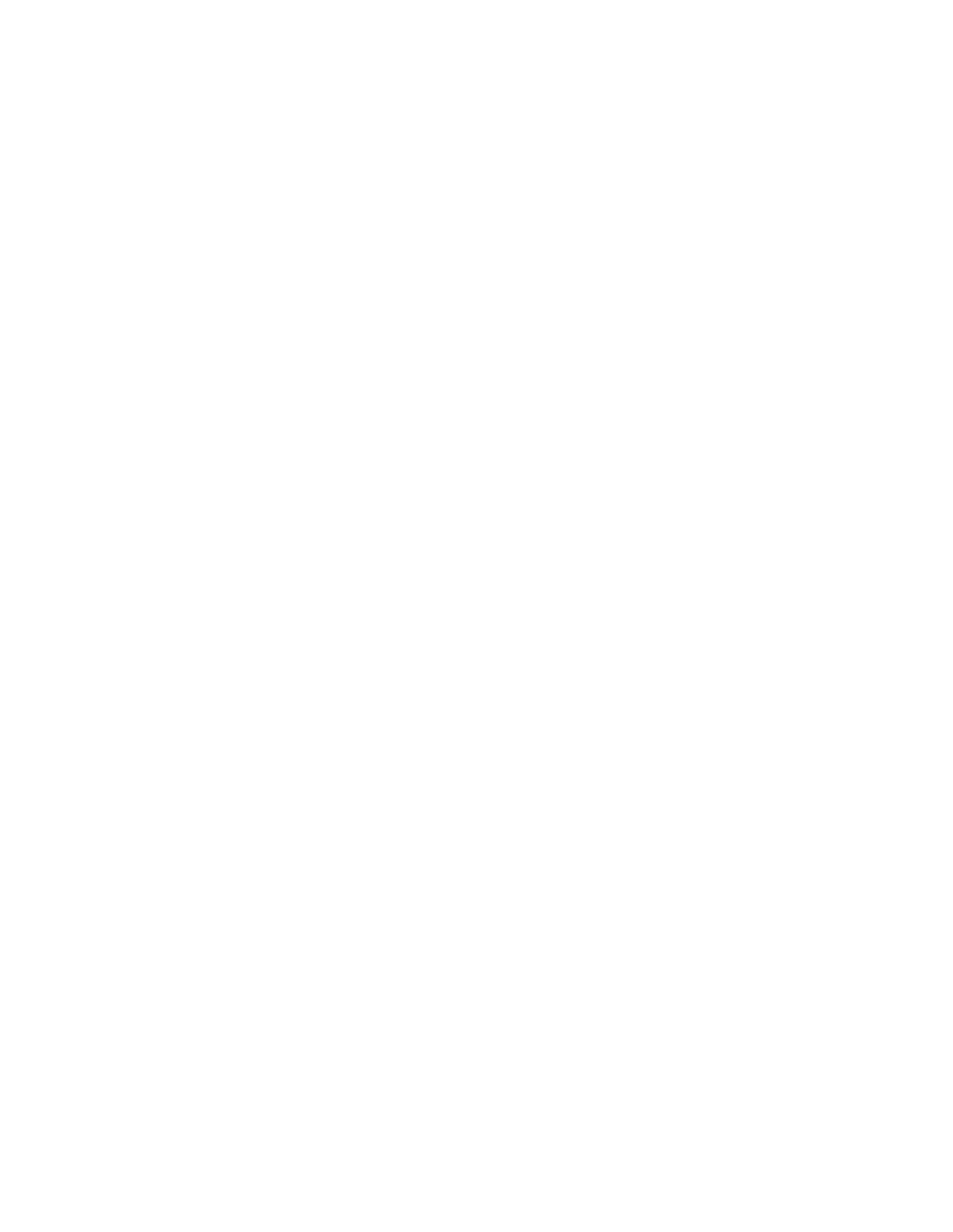## **Table of Contents**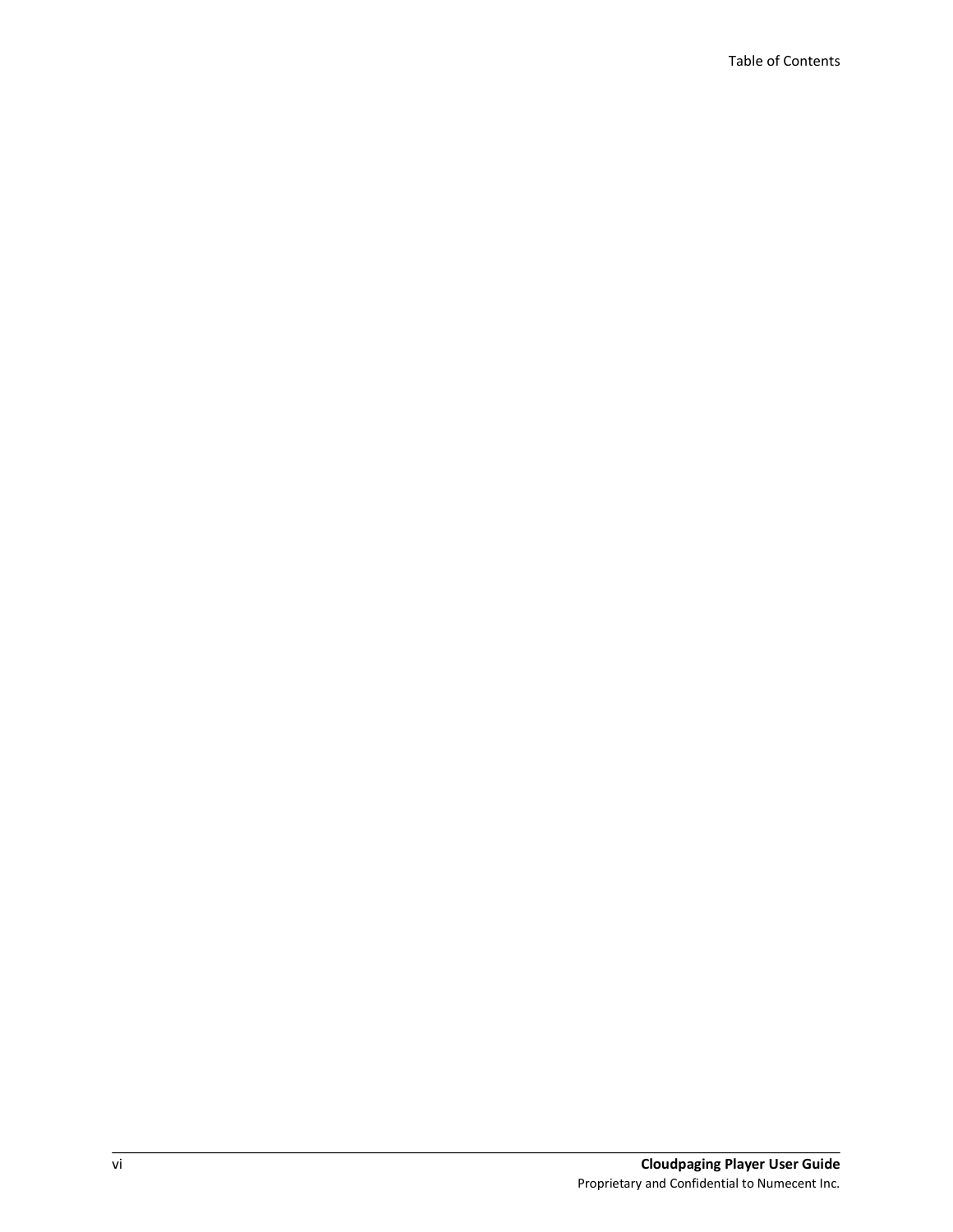## <span id="page-6-0"></span>**Introduction**

The *Cloudpaging Player User Guide* describes the features of Cloudpaging Player, including adding virtual application, configurations, and license policies and how to use them.

## <span id="page-6-1"></span>**Benefits of Cloudpaging**

Cloudpaging provides several benefits:

- Applications are abstracted from their operating system and packaged with their dependencies so they can seamlessly run across modern operating systems.
- Applications are made available via Enterprise Portal or your preferred application store (custom built or third-party), so they can be accessed across your enterprise.
- Cloudpaging Player enables users to run applications as if natively installed on their device, without going through any installation processes.
- With support for more applications than any other application delivery tool, you can deliver a native application experience across your entire enterprise.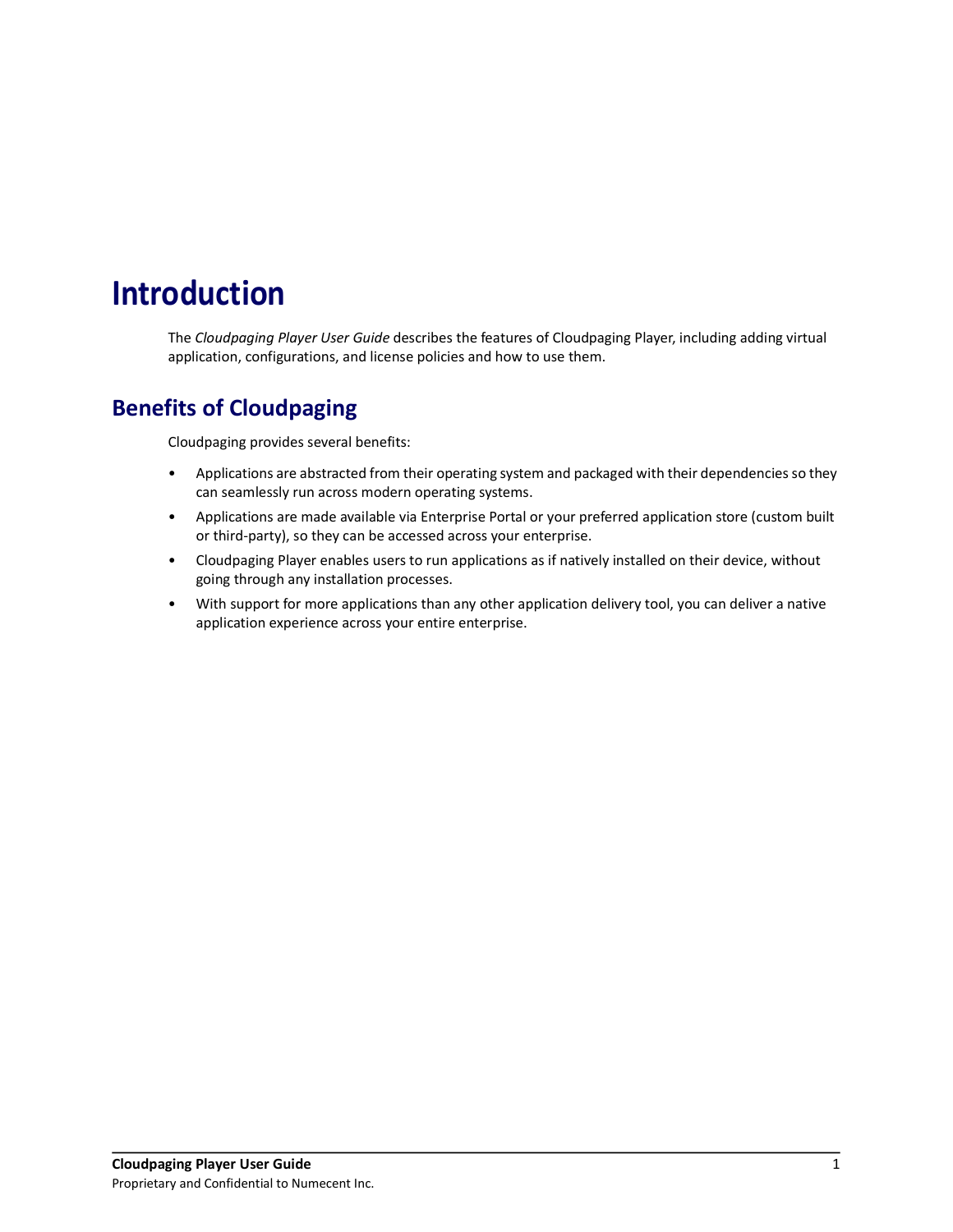Introduction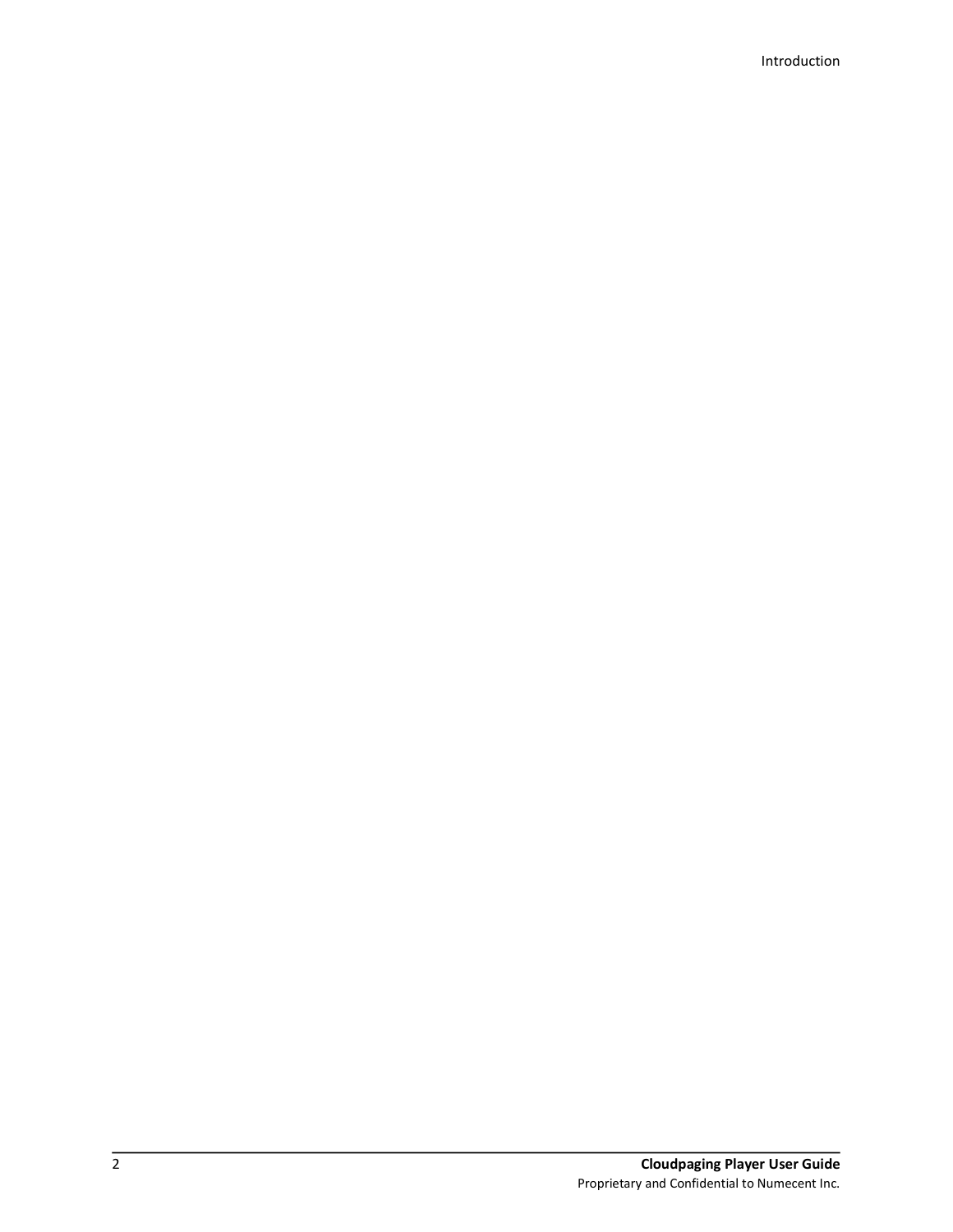

## <span id="page-8-0"></span>**Using Cloudpaging Player**

Cloudpaging Player is a light-weight agent that enables on-demand application access and runs them at native speeds, without actually installing the application on your device.

This help covers the following topics:

- [Cloudpaging Player Main Window](#page-8-1)
- [Cloudpaging Player Notifications](#page-12-0)
- [Cloudpaging Player Messages](#page-12-1)
- [Displaying and Closing the Main Window](#page-14-0)
- [Configuring Cloudpaging Player](#page-14-1)
- [Working Offline](#page-17-0)

## <span id="page-8-1"></span>**Cloudpaging Player Main Window**

The Cloudpaging Player main window is divided into several functional sections:

| <b>No</b> Cloudpaging Player        |                         |                 | П | ×      |
|-------------------------------------|-------------------------|-----------------|---|--------|
| Application Help<br>File            |                         |                 |   |        |
| Launch<br>Stop<br>Remove            | ?.<br>Help              |                 |   |        |
| ↗<br><b>Menu Bar</b><br>Application | <b>Status</b>           | <b>Tool Bar</b> |   |        |
| FreeCAD 0.16                        | Ready                   |                 |   |        |
| GIMP 2.8.10 Portable                | Ready                   |                 |   |        |
| <b>SA PTC Creo View Express 4</b>   | Ready                   |                 |   |        |
|                                     |                         |                 |   |        |
|                                     | <b>Application Pane</b> |                 |   |        |
|                                     |                         |                 |   |        |
|                                     |                         |                 |   |        |
| <b>Status Bar</b>                   |                         |                 |   |        |
| For Help, press F1                  |                         |                 |   | Online |

- **Menu bar** File, Application, and Help menus.
- **Tool bar** Launch, Stop, Remove applications, and Help buttons.
- **Application Pane** Lists applications added to the Cloudpaging Player.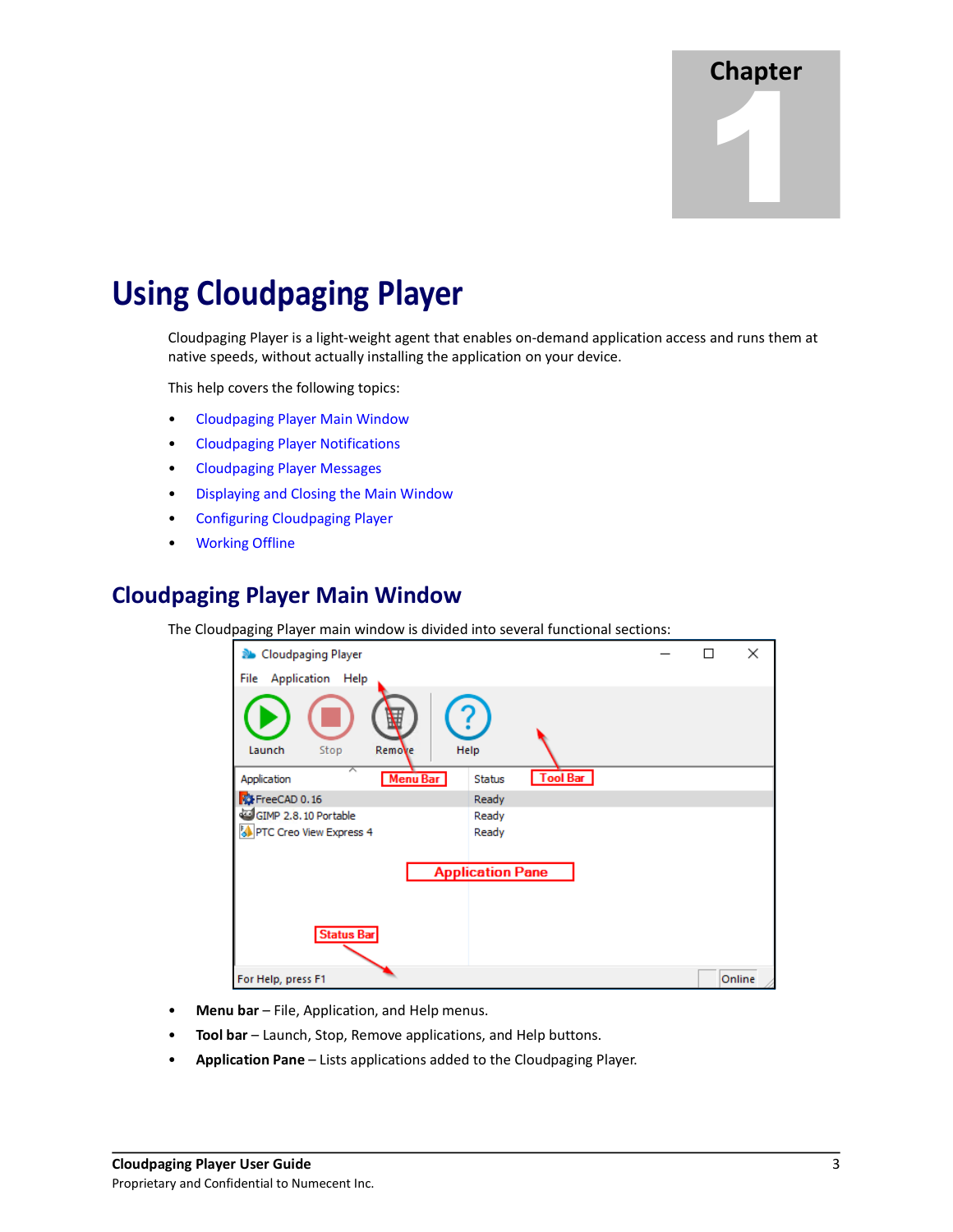- **Information Pane** Provides additional information on the applications added to the Cloudpaging Player. Initially, the Information Pane is hidden by default. To display it, select Information Pane from the File menu or press CTRL + I on the keyboard.
- **Status Bar** Provides information about Menu Bar and Tool bar buttons, submenus, and commands that appear when the mouse cursor hovers over these options. The Status Bar also provides Work Offline status information.

#### *Menu Bar*

The Menu Bar allows you to access Cloudpaging Player options and settings. It consists of three menus, each of which consists of various commands and sub-menus. Specific commands will be covered in topics below.

| <b>Cloudpaging Player</b>     |      |  | $\check{ }$ |
|-------------------------------|------|--|-------------|
| Application<br>File<br>Help   |      |  |             |
| ⋿<br>Stop<br>Remove<br>Launch | Help |  |             |

- **File** Commands to control Cloudpaging Player.
- **Application** Commands to control applications added to the Cloudpaging Player.
- **Help** Commands to help topics and product information.

#### *Tool bar*

The Tool bar includes buttons used to control application paging: Launch, Stop, and Remove. In addition, Help provides information about how to use Cloudpaging Player. Once you have successfully launched an application, you will be able to launch it again later or perform other tasks described later in this guide.



- **Launch** This command will run the application.
- **Stop** This command will force the application to quit and can result in lost data. Always close applications first if possible.
- **Remove** This command will remove the application from your machine and can only be performed if the application is not running.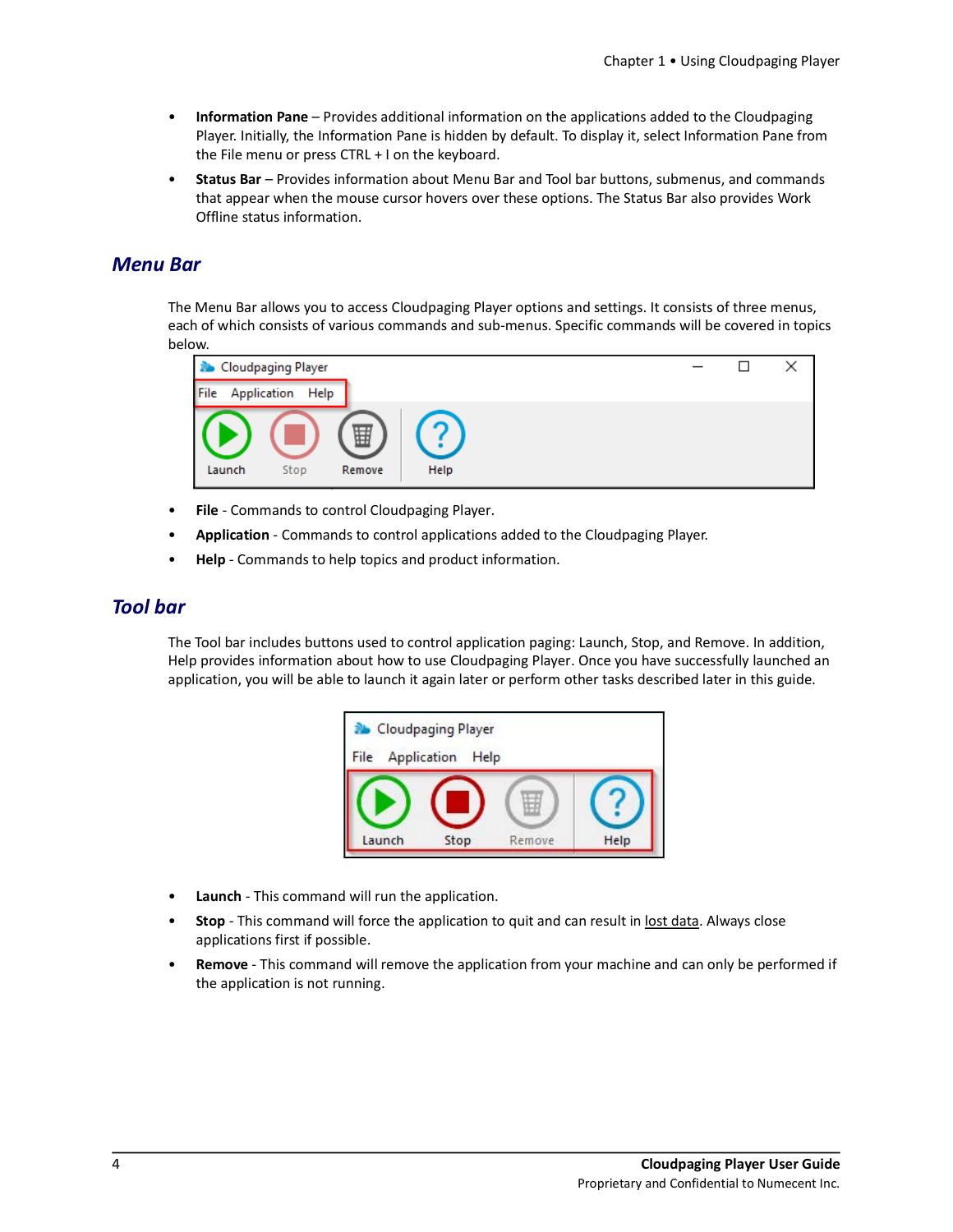### *Application Pane*

The Application Pane lists all applications that are available to use.

| <b>No</b> Cloudpaging Player  |               |  |  | □ | × |
|-------------------------------|---------------|--|--|---|---|
| File Application Help         |               |  |  |   |   |
| 丗<br>Launch<br>Stop<br>Remove | ?<br>Help     |  |  |   |   |
| Application                   | <b>Status</b> |  |  |   |   |
| FreeCAD 0.16                  | Running       |  |  |   |   |
| GIMP 2.8.10 Portable          | Ready         |  |  |   |   |
| PTC Creo View Express 4       | Ready         |  |  |   |   |
|                               |               |  |  |   |   |
|                               |               |  |  |   |   |
|                               |               |  |  |   |   |
|                               |               |  |  |   |   |
|                               |               |  |  |   |   |
|                               |               |  |  |   |   |
|                               |               |  |  |   |   |
| For Help, press F1<br>Online  |               |  |  |   |   |

All applications that have been added to the Cloudpaging Player will be presented in the Application Pane. The pane is divided into two columns. The first column displays the application name and the second one displays the application status. The columns are sortable by clicking on the title. Applications may be launched by double-clicking the name of the application. The pane also supports content menus that can be accessed by right-clicking on either a specific application or within the empty area for actions that apply to all applications.

#### **Application Status Column and Icons**

Each application will have a state that is shown both in a column and represented by an icon for easy reference.

| <b>No</b> Cloudpaging Player       |                                            |  | ×      |
|------------------------------------|--------------------------------------------|--|--------|
| File<br>Application Help           |                                            |  |        |
| 峀<br>Launch<br>Stop<br>Remove      | $\left($<br>Help                           |  |        |
| ㅈ<br>Application                   | <b>Status</b>                              |  |        |
| reeCAD 0.16                        | Running                                    |  |        |
| فتا<br><b>GIMP 2.8.10 Portable</b> | Ready                                      |  |        |
| TC Creo View Express 4             | Ready                                      |  |        |
| <b>Application</b><br>Status Icons | <b>Application</b><br><b>Status Column</b> |  |        |
|                                    |                                            |  |        |
| For Help, press F1                 |                                            |  | Online |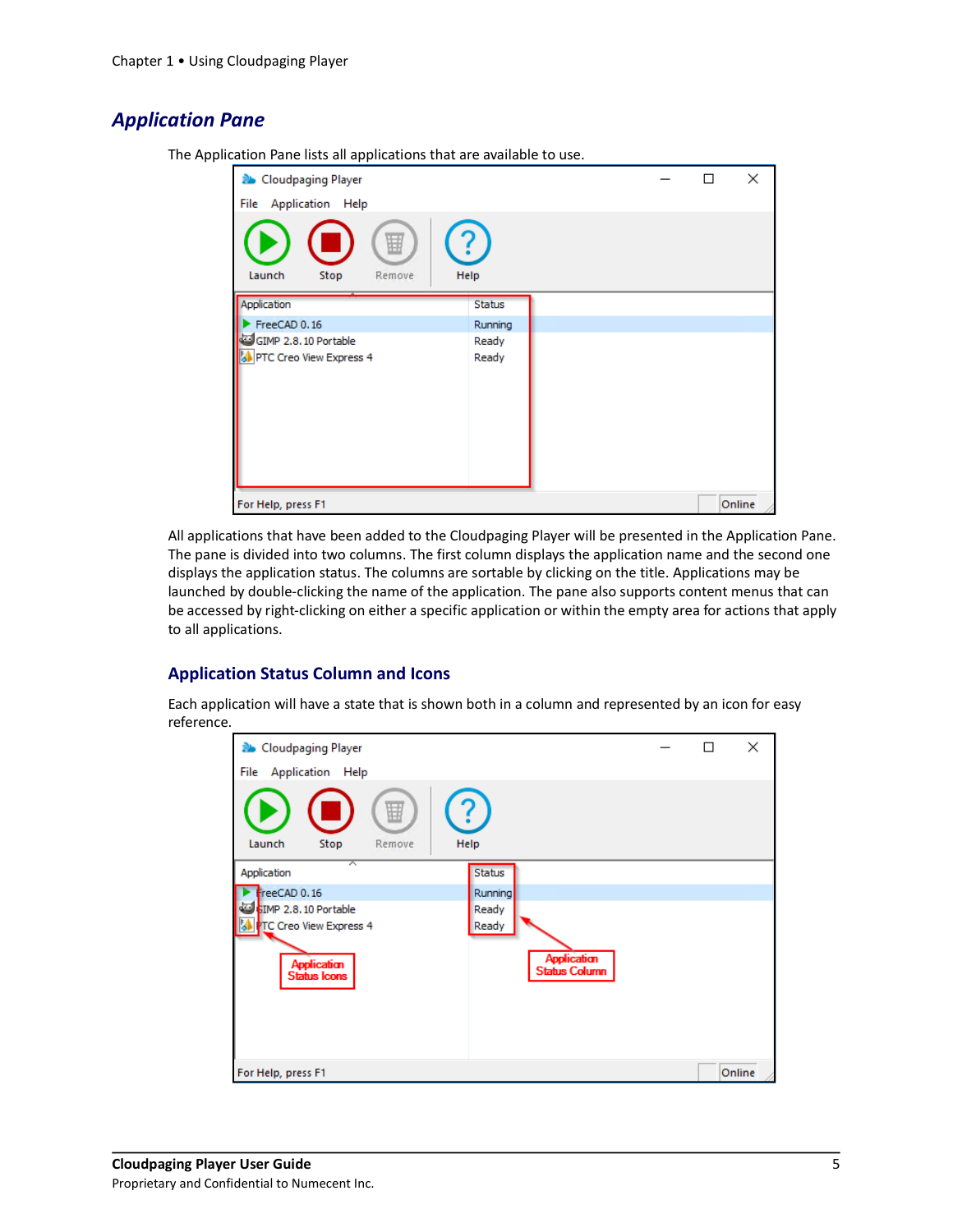If an application is ready to launch, the application icon provided by the software vendor (or the generic icon shown below) is shown visible on the Application Pane and "Ready" appears in the Status column. The other statuses are listed in the table below:

| <b>Status</b>                                                                                                                                                                                                                                                         | <b>Icon</b> |
|-----------------------------------------------------------------------------------------------------------------------------------------------------------------------------------------------------------------------------------------------------------------------|-------------|
| <b>Ready</b> - The application is ready for use. This generic icon appears if a<br>specific icon was not provided by the software vendor.                                                                                                                             | 10          |
| <b>Running</b> - The application has launched successfully and is currently<br>running.                                                                                                                                                                               |             |
| <b>Not accessible</b> - The application is ready but is not accessible. This can<br>indicate that the application cannot be used offline or that there may<br>be a service interruption. If there is a service interruption, then a red<br>exclamation mark is shown. |             |
| Available - Application is not yet ready to run as it has not been fully<br>provisioned. Click the Launch button to complete provisioning and<br>launch the application.                                                                                              |             |

## *Information Pane*

The information pane provides details on how the application was provisioned to your machine.



- **Provider Name** The name of your organization or service provider.
- **Provider URL** The server from which the applications were provisioned.
- **License Type** The license policy type refers to application usage configurations set by your administrator.
- **Offline Remaining Time** This is the amount of time your application will continue to work without network access.
- **Last Accessed** The last date and time the application was added or used.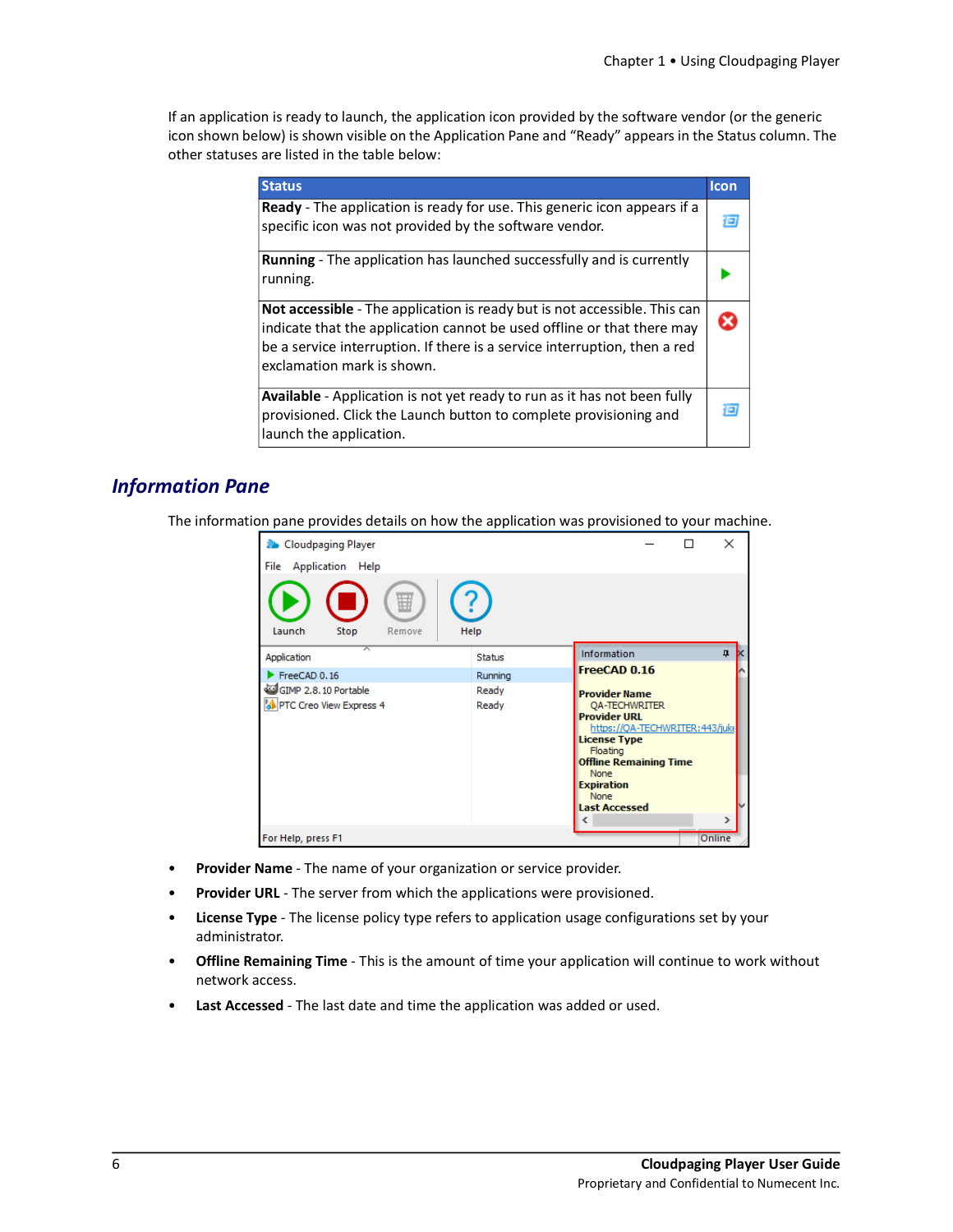The Information Pane is hidden by default. To display or hide this pane, select **Information Pane** from the File menu (or use the Ctrl + I keys on your keyboard).

| File                        | Application<br>Help |              |
|-----------------------------|---------------------|--------------|
|                             | Work Offline        | $Ctrl + W$   |
| Information Pane<br>Options |                     | $Ctrl + I$   |
|                             |                     | $Ctrl + O$   |
|                             | Exit                | Ctrl+Shift+X |

#### *Status Bar*

The Status Bar provides information about Menu bar and Tool bar buttons, sub-menus, and commands when the mouse cursor hovers over these options. In addition, "Offline" appears on the right side of the Status Bar when Cloudpaging Player is set to Work Offline.

For Help, press F1

| <b>Offline</b> |  |
|----------------|--|
|                |  |

## <span id="page-12-0"></span>**Cloudpaging Player Notifications**

Notification messages (also called "bubble-help") periodically appear providing information such as:

- A new application has been added.
- A connection to a server is not available.
- Certain Cloudpaging Player functions (such as Stop or Remove) are not available.
- When the Cloudpaging Player is closed, but still running.

The notification messages are integrated into the Windows Action Center in Windows 10. You can click on the action center icon in your taskbar to open and view the messages.



## <span id="page-12-1"></span>**Cloudpaging Player Messages**

The Cloudpaging Player may display messages that require you to take an action. Here are some examples of commonly displayed messages.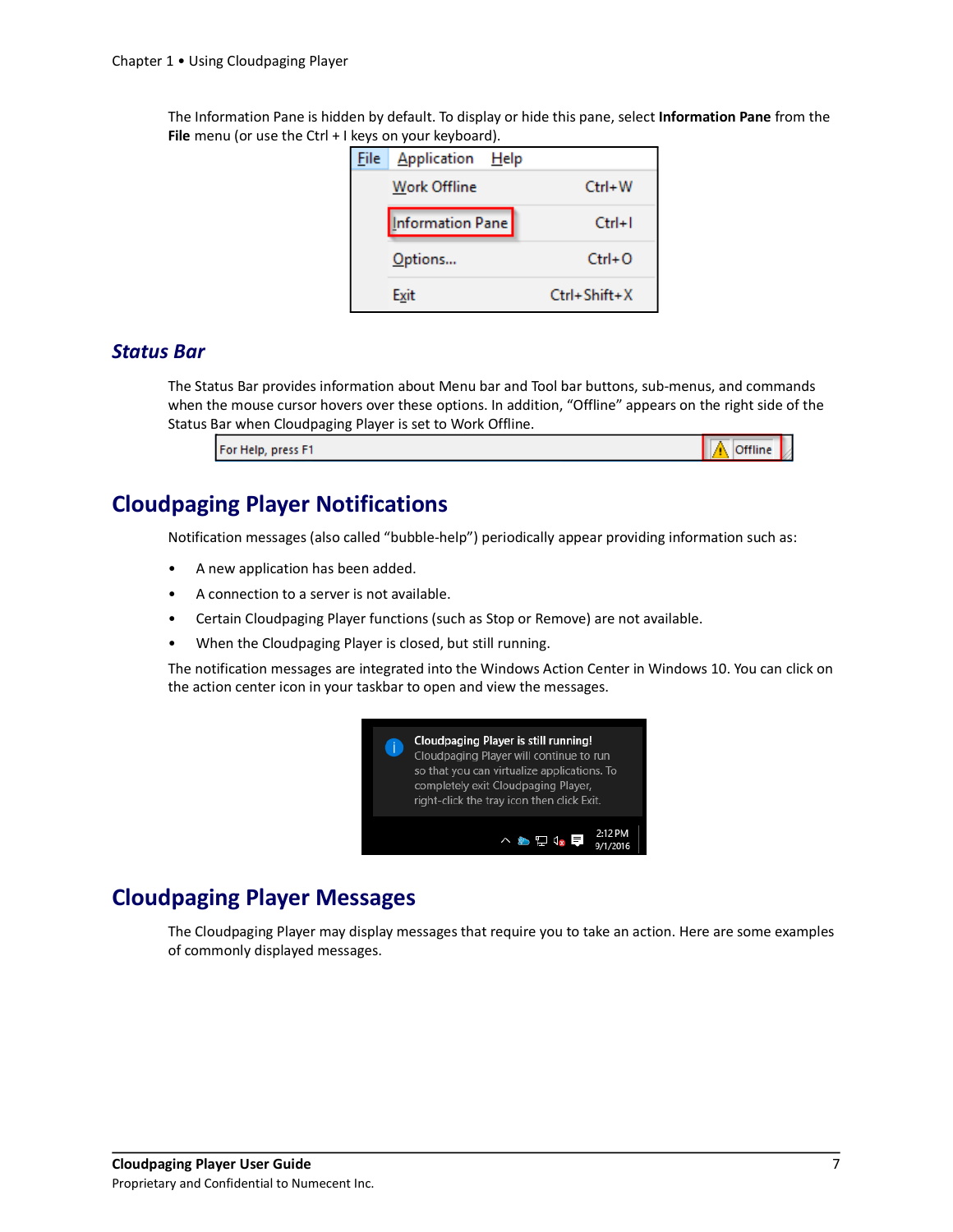## *Application License Policy Validation*

Each time an application is launched, and periodically while it is running, the Cloudpaging Player will check to ensure that you are authorized to use the application. If an application's license policy validation fails, a five-minute (5) warning message will appear before the application terminates. This gives you the opportunity to save all of your work and exit the application normally.

| <b>License Expiration</b> |                                                                                                                       |    |
|---------------------------|-----------------------------------------------------------------------------------------------------------------------|----|
|                           | Application "PTC Creo View Express 4" is no longer authorized. The application will<br>be terminating in 5 minute(s). |    |
|                           |                                                                                                                       | OK |

At the end of 5 minutes, the application will be terminated and you may no longer have access to launch the application. There are two situations that can cause the license policy validation to fail:

- Your network access has been disconnected for an extended period of time. For more information and instructions, see [Service Interruption.](#page-13-0)
- Your administrator has revoked your access to this application. In this case, contact your administrator for additional information.

#### <span id="page-13-0"></span>*Service Interruption*

The Cloudpaging Player requires a network connection to periodically validate the license policy of the applications. If a service interruption occurs, an "Unavailable" application status icon (a Red exclamation mark) replaces application icons listed in the Application Pane. After a few seconds, a service interruption dialog will appear as well.

| <b>Cloudpaging Player Alert</b> |                                                                      |  |
|---------------------------------|----------------------------------------------------------------------|--|
|                                 | One or more applications are<br>experiencing a service interruption. |  |
|                                 | Click here for more information                                      |  |

Clicking the **Click here for more information...** will display a list of all the applications affected by the service interruption.

You can do one of the following:

- Wait for the network connection to be re-established. When the applications are available again, the "Unavailable" application status icon will be replaced with the running icon.
- Select the affected application(s), and then click **Stop** on the tool bar. A confirmation message will appear before the application is terminated.

**NOTE** Choosing **Stop** on the Cloudpaging Player tool bar may result in data loss since applications may not terminate normally. Be sure to save your data before choosing Stop.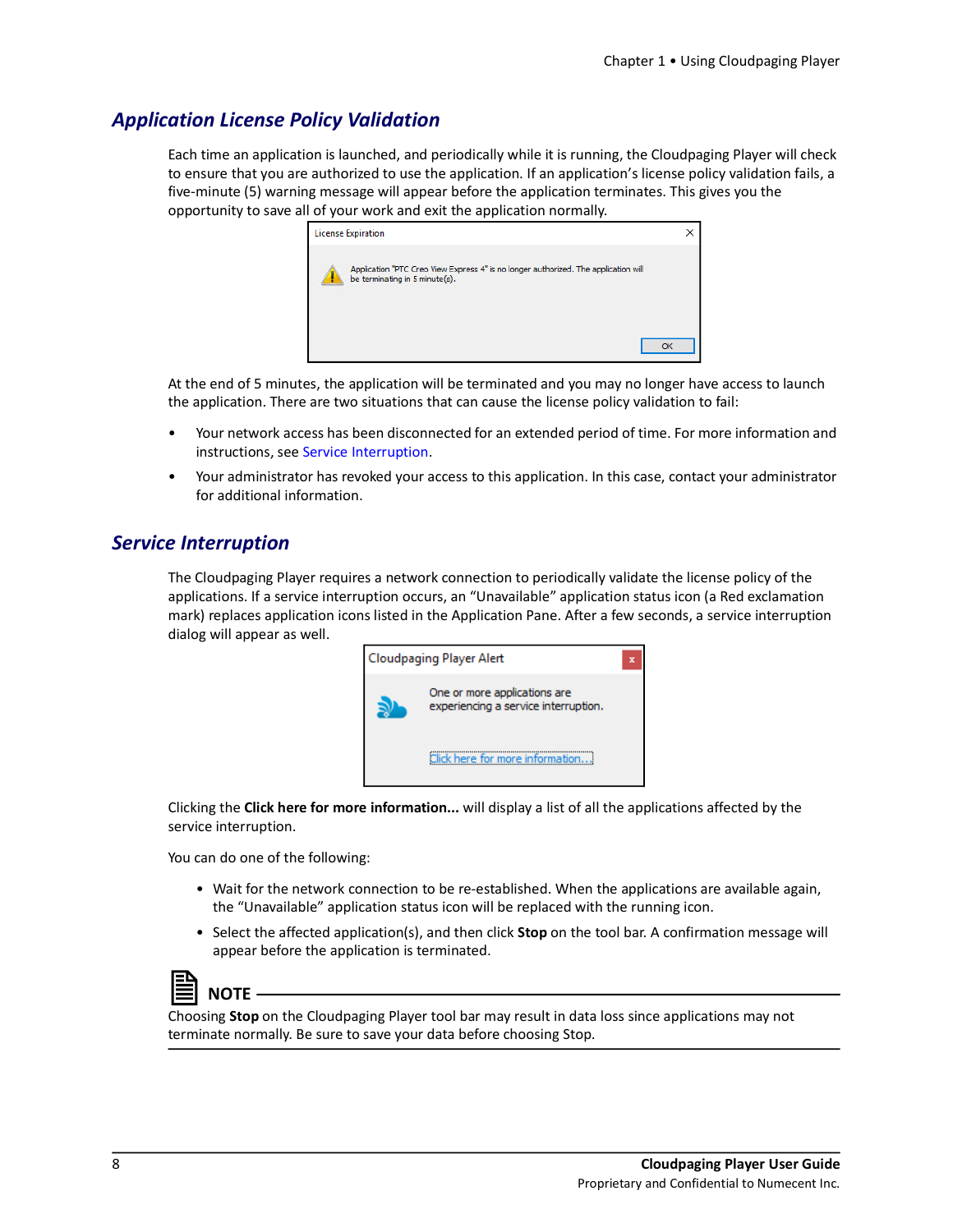## <span id="page-14-0"></span>**Displaying and Closing the Main Window**

You can close the Cloudpaging Player main window and display it again at any time. You can display the main window or bring it to the foreground if it is hidden behind other windows by:

- Right-clicking the Cloudpaging Player tray icon, and selecting **Open Cloudpaging Player** from the Cloudpaging Player tray menu.
- Double-clicking the **Cloudpaging Player** icon on your Windows desktop.
- Clicking **Start** (Windows desktop) > **All Programs** > **Cloudpaging Player** > **Cloudpaging Player**.

To close the window, click **[X]** (Close button) at the top right corner of the main window. This will close the Cloudpaging Player windows but the Cloudpaging Player will continue to run in the background.

#### **Cloudpaging Player Tray Icon**

The Cloudpaging Player tray icon provides Player status information, and the Tray Menu provides a convenient way to open (Open Cloudpaging Player) and shut down (Exit) Cloudpaging Player. In addition, without opening Cloudpaging Player you can access About Cloudpaging Player, the Options sub-menu, and Help Contents from the Tray Menu.



The appearance of the Cloudpaging Player tray icon indicates the status of Cloudpaging Player, as shown in the following table:

| <b>Icon</b> | <b>Description</b>              | <b>Status</b>                                                                                                                                                        |
|-------------|---------------------------------|----------------------------------------------------------------------------------------------------------------------------------------------------------------------|
|             | Cloudpaging<br>Player Tray Icon | Cloudpaging Player is running and connected<br>online - If this icon is visible, Cloudpaging<br>Player is running even if the Main Window is<br>closed or minimized. |
|             | Icon is grayed-<br>out          | Cloudpaging Player is working offline.                                                                                                                               |
|             | Animation of<br>Cloud Icon      | Cloudpaging Player is provisioning an<br>application.                                                                                                                |

#### **Table 1-1: Cloudpaging Player Status Icons**

## <span id="page-14-1"></span>**Configuring Cloudpaging Player**

The options dialog allows for various configuration settings for Cloudpaging Player dealing with the cache, logging, or general UI behavior. To change these settings, click on **File > Options...** in the Menu bar.

#### *General Settings*

The general settings allow you to control the behavior of the Cloudpaging Player's user interface during login and application provisioning.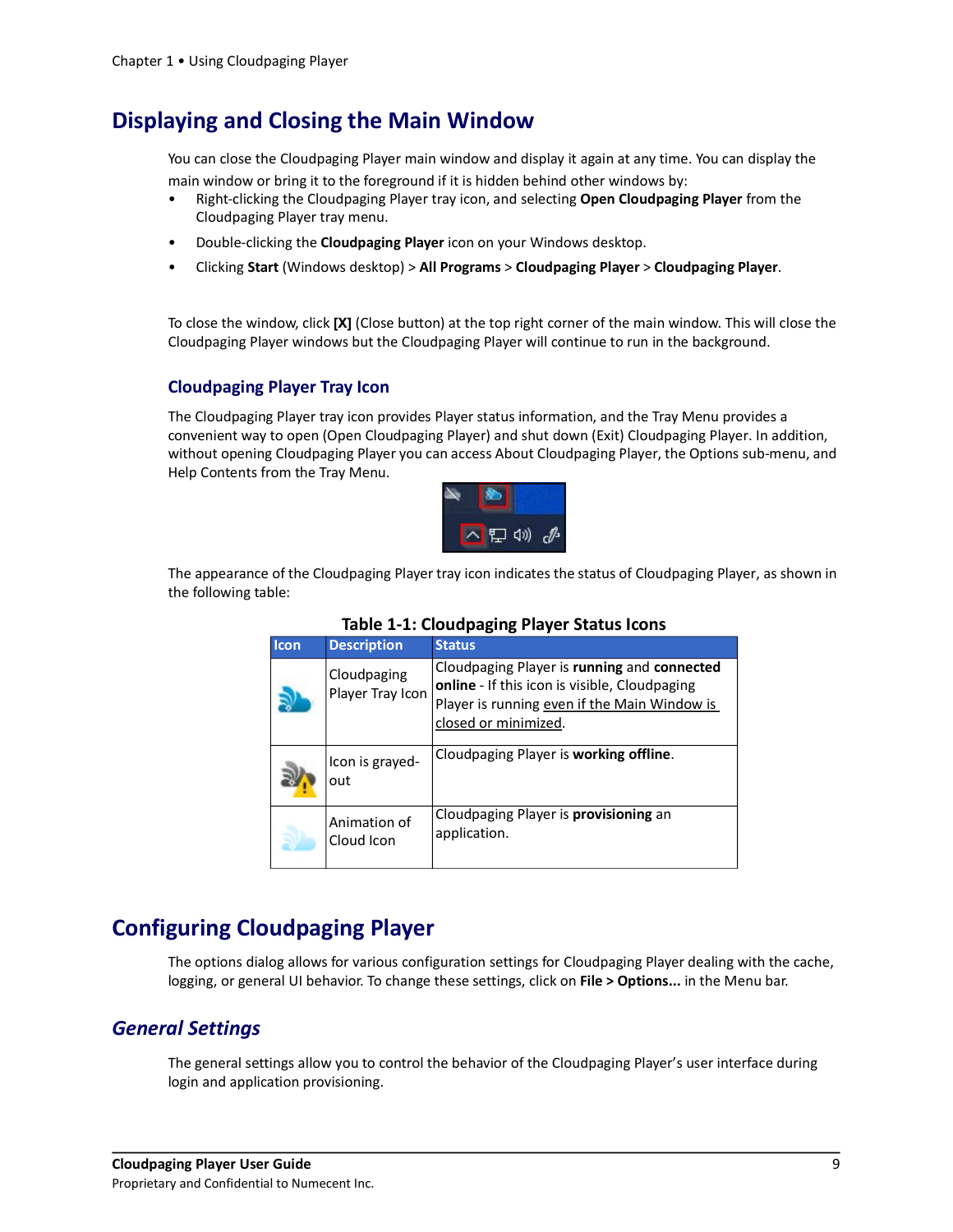| <b>Cloudpaging Player Options</b>                                            | ×    |
|------------------------------------------------------------------------------|------|
| General Cache Log                                                            |      |
| Startup<br>Start Cloudpaging Player automatically when I sign in to Windows  |      |
| Cloudpaging Player window                                                    |      |
| Open window when Cloudpaging Player starts                                   |      |
| Open window when new applications are added                                  |      |
| Show reminder that Cloudpaging Player is still running when window is closed |      |
| <b>HTTP</b> proxy                                                            |      |
| Use Windows network settings                                                 |      |
|                                                                              |      |
| Cancel<br>OK<br>Apply                                                        | Help |

- **Start Cloudpaging Player when I sign in to Windows** If you enable this setting, the Cloudpaging Player will automatically start and run when you sign into Windows.
- **Open window when Player starts** If you enable this setting, the Cloudpaging Player will open the Cloudpaging Player main window when started.
- **Open windows when new applications are added** If you enable this setting, the Cloudpaging Player will open the Cloudpaging Player's main window when new applications are added so you can see progress status.
- **Show reminder that Player is still running when window is closed** If you enable this setting, the Cloudpaging Player will show a notification message reminding users that the Cloudpaging Player will continue running in the background.
- **Use Windows network settings** If you enable this setting, the Cloudpaging Player will use Windows network settings when resolving the proxy for its connections.

#### *Cache Settings*

When an application is provisioned to your machine, it places data onto an area of your computer's hard disk referred to as the *cache* so that the data can be quickly retrieved the next time the application needs it. The cache greatly improves performance of applications. The cache options are accessible through the Menu bar under **File > Options... > Cache**.



You may not be able to modify these settings based on your organization's policies.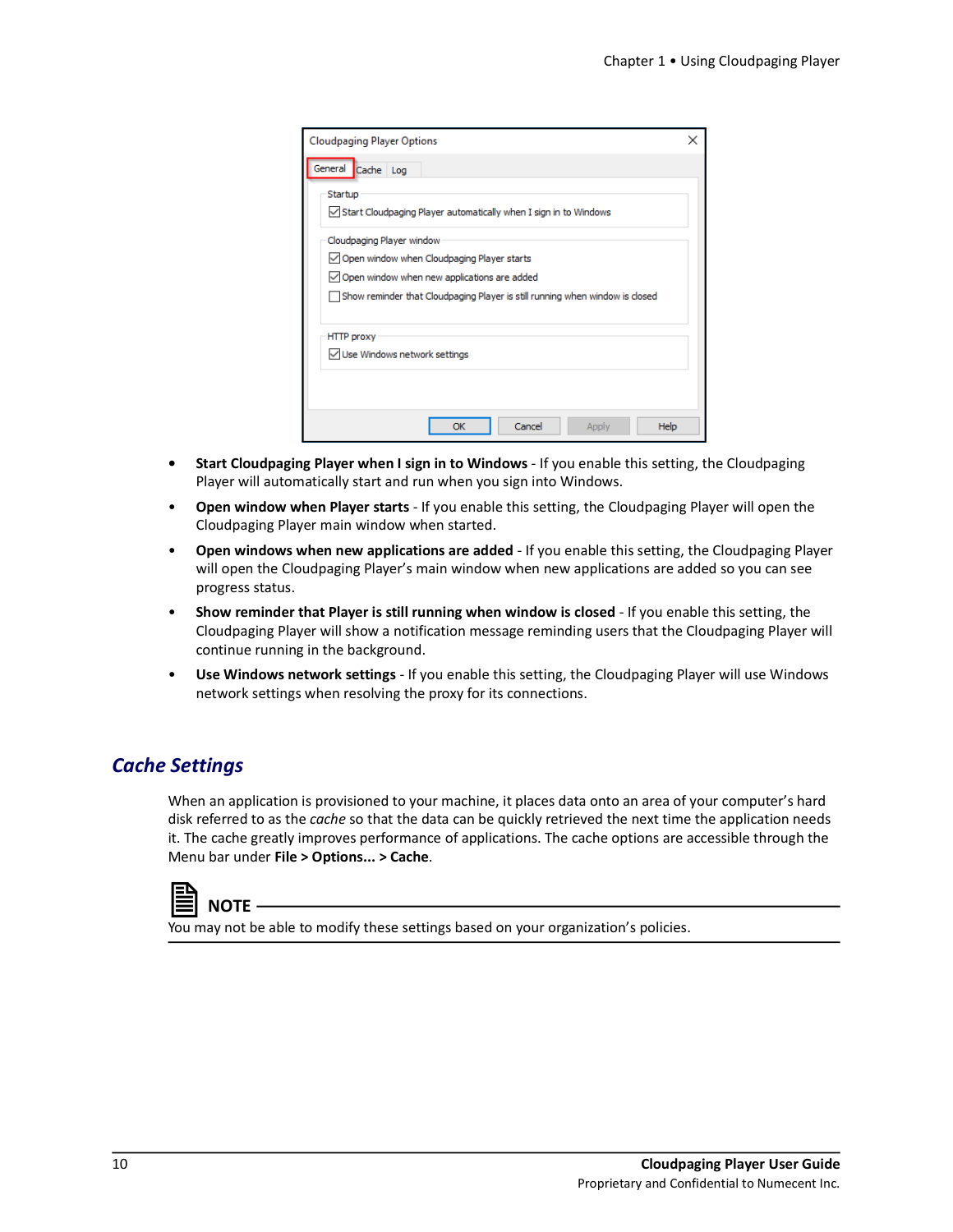| <b>Cloudpaging Player Options</b>          |                                                                                                                          | × |
|--------------------------------------------|--------------------------------------------------------------------------------------------------------------------------|---|
| Cache<br>General<br>Log                    |                                                                                                                          |   |
| Cache size                                 |                                                                                                                          |   |
| $\vee$ Automatically increase cache size   |                                                                                                                          |   |
| Desired size (MB):                         | 4096<br>(must be between 482 MB and 31556 MB)                                                                            |   |
| Current size:                              | 4096 MB                                                                                                                  |   |
|                                            | Clear Cache<br>Percentage used: 9 %   Percentage reserved: 11 %                                                          |   |
| Cache location                             | C: \ProgramData\Numecent\StreamingCore\Cache\<br>Change                                                                  |   |
| Cache type:                                | Shared                                                                                                                   |   |
| enough disk space to accomodate the cache. | NOTE: Cache options cannot be changed while applications are running or if there is not<br>Cancel<br>ОК<br>Help<br>Apply |   |

#### **Cache size**

- **Automatically increase cache size** If an application needs more cache space, then this setting will allow the cache to automatically grow as needed. If this default setting is changed, then you will be prompted for each increase as needed and can accept or reject the request.
- **Desired size (MB)** You can modify the size of the Cloudpaging Player cache on your machine. To edit, enter a new cache size and click on **OK**. When the cache reaches the size limit specified, the Cloudpaging Player will overwrite the oldest data

with new data. A larger cache size means more data is stored and can help improve performance of the applications. However, the performance of your PC may be affected if the Player cache size is set too large in relation to your PC's available hard drive space.

- **Current size** The current cache size indicating how much space the cache is occupying on the disk drive.
- **Percentage used** The percentage of the total available cache that is currently in use.
- **Percentage reserved** The minimum cache size (displayed as percentage of the total available cache) required by the applications added to the Cloudpaging Player.
- **Clear Cache** Clearing the cache removes all the data stored in the cache. This may result in somewhat slower performance initially. However, application performance will improve for subsequent launches. To clear cache, click **Clear Cache**. You will receive a prompt asking you to confirm the action. Click **OK**.

#### **Cache location**

- **Cache location** This is the location where the Cloudpaging Player cache is stored. To change the default location, click **Change** and then click **OK**.
- **Cache Type** Shared indicates that the cache is shared among all user accounts on the machine.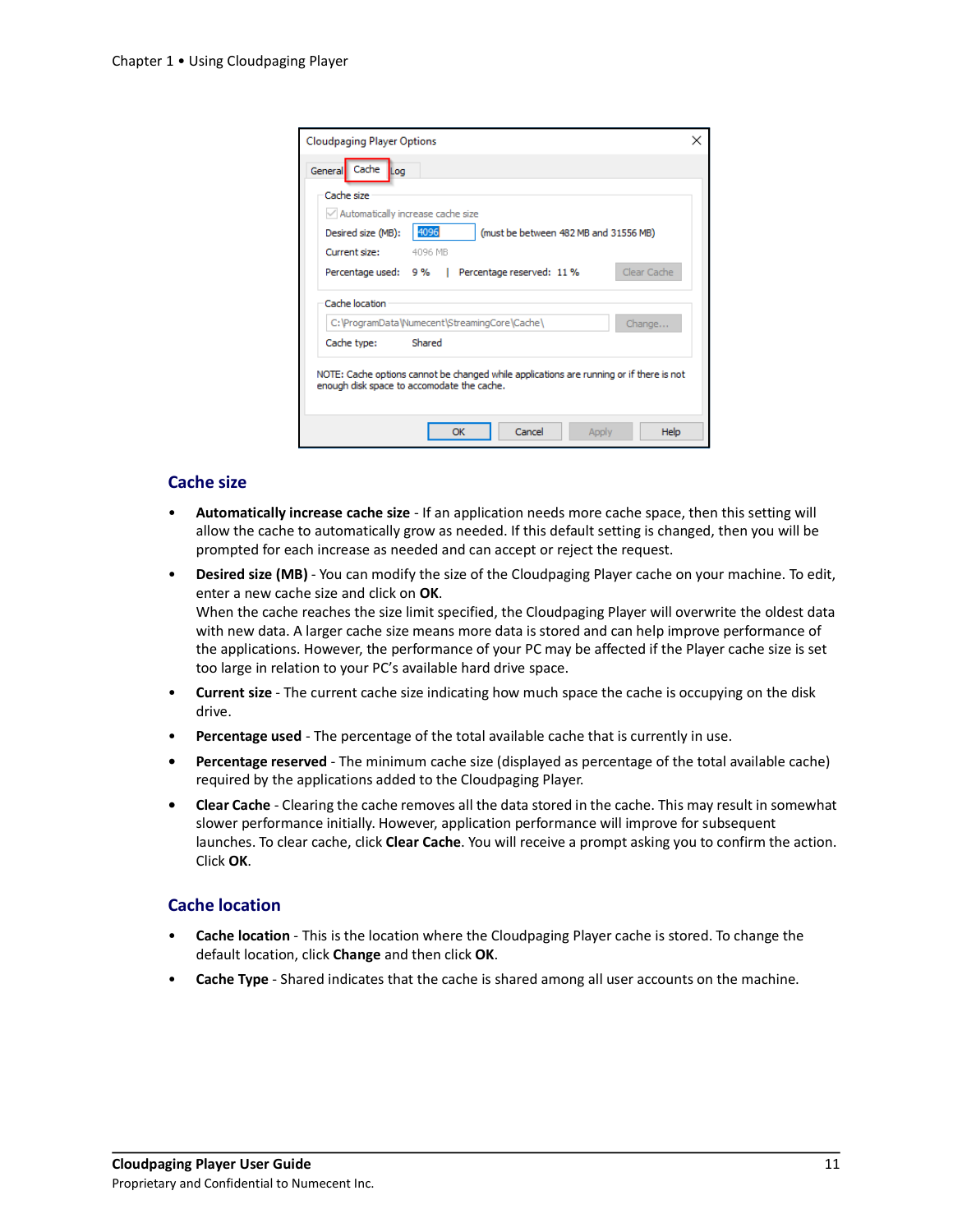#### *Log Settings*

The Cloudpaging Player log contains helpful information that enables administrators to provide support and troubleshoot if you encounter errors with the Cloudpaging Player. The log options are accessible through the Menu bar under **File > Options... > Log**.

| Log<br>General Cache                      |                                                                                       |
|-------------------------------------------|---------------------------------------------------------------------------------------|
| Log file size                             |                                                                                       |
| Maximum size (KB):                        | (must be between 1 KB and 100 MB)<br>51200                                            |
| Current maximum:                          | 50 MB<br>Clear Log                                                                    |
| entries will be written to the fresh log. | NOTE: Clear Log will roll over the current log entries to the backup log file and new |
|                                           |                                                                                       |
| Logging level                             |                                                                                       |
|                                           | Basic - keeps the log file from growing too large                                     |
|                                           | Extended - logs additional information useful for troubleshooting                     |
|                                           | <b>View Log</b>                                                                       |
|                                           |                                                                                       |
|                                           |                                                                                       |

#### **Log file size**

• **Maximum size (KB)** - You can specify the maximum size for each Cloudpaging Player log file. To edit, enter a new log size and click on **OK**.

When the log file reaches the size limit specified, the Cloudpaging Player will create a backup file with all the current logs and new data will be written to a new log file.

- **Current Maximum** The current maximum value for Cloudpaging Player log files.
- **Clear Log** This option will clear the contents of the current log file. A backup of the current log will be created and new data will be written to the cleared log file.

#### **Logging Level**

This option controls the amount of information that is written to the log.

- **Basic** If this option is selected, general usage information is written to the log.
- **Extended** If this option is selected, additional usage statistics are written to the log. This additional information is valuable as a troubleshooting source; however it may be lengthy and may create a large log file faster than with the Basic option.
- **View Log** This option allows you to view the contents of the current log file.

## <span id="page-17-0"></span>**Working Offline**

Working offline can be a useful option if you are unable to connect to a service provider for a long period of time (for instance, if you are traveling and unable to connect to a network). Working offline requires that all the applications in the Cloudpaging Player be configured for offline use by your administrator.

This configuration can be enabled or disabled from the Menu bar by clicking on **File > Work Offline**.